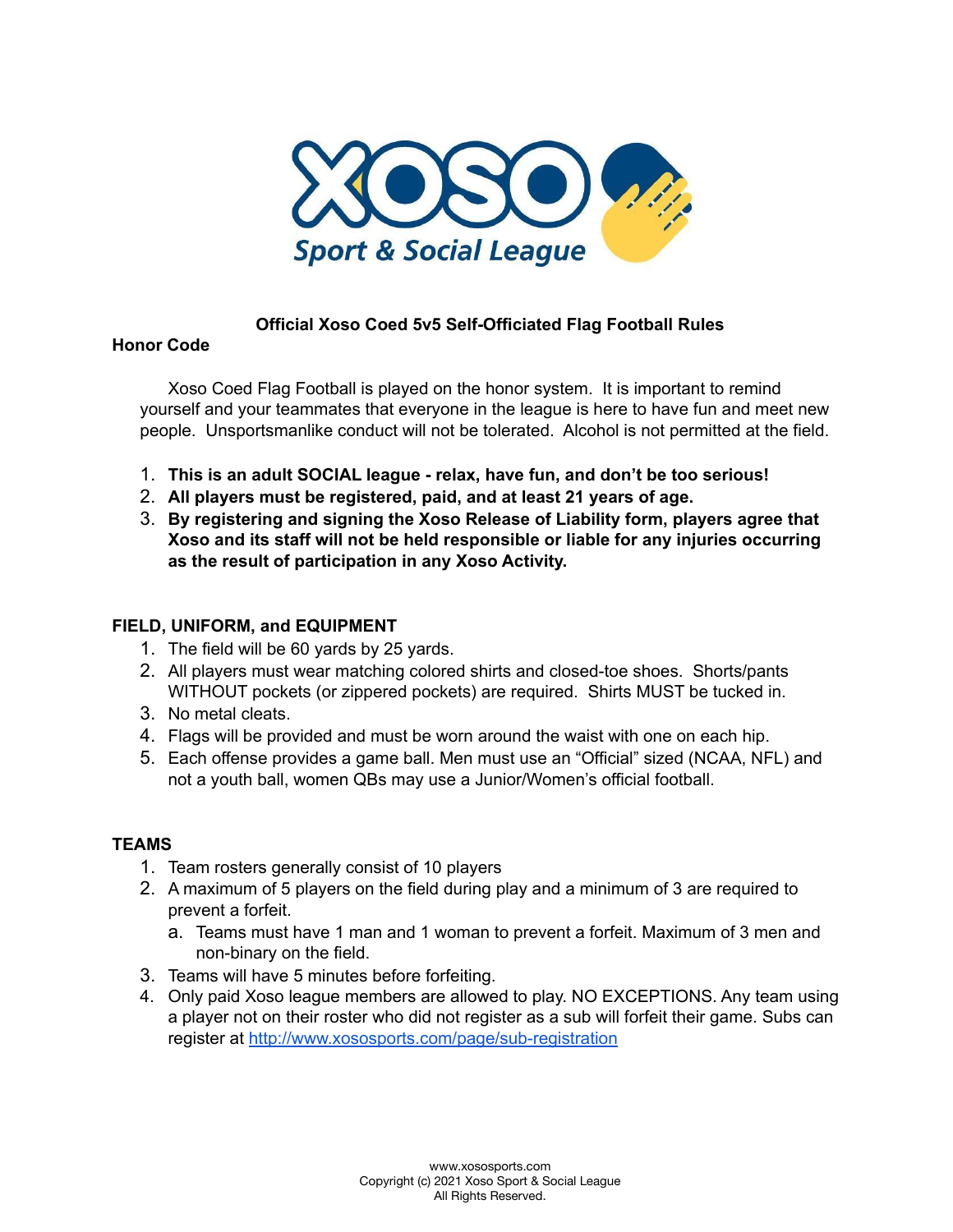### **SPORTSMANSHIP POINTS**

- 1. Each team will rate their opponent's sportsmanship on a scale of 1-3 after the game. Teams start with a 3 rating and may be docked based on their spirit and sportsmanship during the game. Teams may change a rating for a team to be higher, but never lower.
- 2. Xoso Staff may overrule a sportsmanship rating they believe to be given in bad faith.
- 3. See Playoff Eligibility below.

### **PLAYOFF ELIGIBILITY**

- 1. Forfeits: Two (2) forfeits will result in non-participation in the playoffs.
- 2. Sportsmanship Score: Teams need an average greater than 2.5 to qualify for playoffs.

### **TIME KEEPING**

- 1. A Xoso Staff member will be on site to keep track of time and determine the end of your game.
- 2. The game consists of two 20 minutes running halves. With three minutes to go in the half (game), there will be 5 plays left in the half (game). The Xoso Staff member will give a warning indicating the final five (5) plays remaining and signal the end of the half/game.
- 3. One 30 second time out per half per team. Half time will be 3 minutes.

### **GAME TIME**

- 1. Rock/Paper/Scissors will decide which team starts with the ball or side. The winning team may choose either to kick/receive OR which side they want. The losing team chooses the other option. For the 2nd half, the roles from the first half are reserved (other team receives, switch sides).
- 2. Offense will always start at their own 5-yard line to begin the half and after a score.
- 3. Tied games after regulation will be considered a tie.

Exception: In playoffs a coin toss will determine possession. The winner of the coin toss may choose one of the following options:

- 1. Offense or defense, with the offense starting at their opponents 5 yard line. Teams will have only 1 down to score a touchdown.
- 2. Which end of the field shall be used for both series of that overtime period.

• Each team will have an opportunity to score, and whichever team leads after both teams possession will win. Overtimes will continue until one team wins or, if necessary due to permit or daylight restrictions, the official may go to a coin flip to decide the winner.

### **PLAYING RULES**

- 1. Blocking is NOT allowed anywhere on the field.
- 2. Fumbles are dead at point of ground contact.
- 3. If a player carrying the ball slips/falls and one knee touches the ground, the play is dead and the defense does not have to remove a flag for the play to stop. PLEASE OBSERVE THIS RULE CAREFULLY! It helps immensely in promoting safer play.
- 4. Players ejected for poor sportsmanship may be suspended for the remainder of the season and/or future leagues at the discretion of Xoso staff.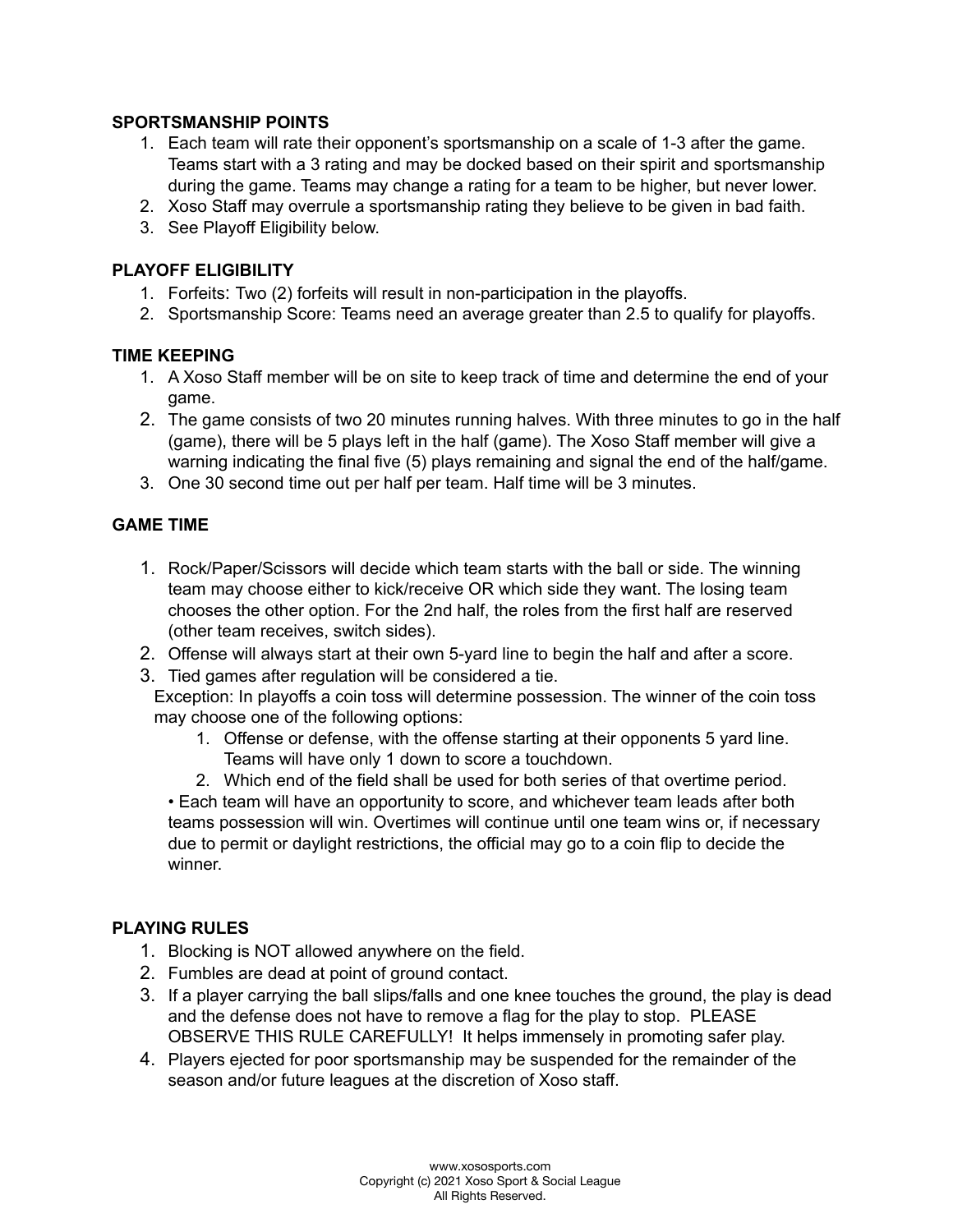- 5. **Self-Officiating:** Players are responsible for their own penalties and line calls. Players resolve their own disputes. If the player committing the penalty disagrees with the call, the play is redone. Penalties that occur in the endzone will result in possession starting at the goal line.
	- a. Disputes about a possible infraction are to be discussed amongst the people involved in the play. If an agreement cannot be reached, don't waste time arguing the play - simply redo the down. Please play safely and with good spirit.
- 6. **Spirit of the Game -** Xoso stresses sportsmanship and fair play. Competitive play is encouraged, but never at the expense of respect between players, adherence to the rules, and the basic joy of play.

## **SCORING**

- 1. Touchdowns are counted as ONE (1) point. There are NO conversions. "Breaking the plane" is not enough for a TD. One foot must be in the endzone before a flag is pulled.
- 2. A Safety results in the defense taking possession at midfield. No points.
- 3. For the purposes of tiebreakers, no team shall win or achieve a differential of more than +5, even if the team won by more than 5 points.

## **COED RULES**

Females should have possession of the ball once every three plays. (Being quarterback, or an attempt to receive the ball – unsuccessful attempts count). This is a social league, and everyone should get involved. The opposing team may ask for a Forced Gender play (at their discretion) if they feel a team is not involving their women.

# **OFFENSE**

- 1. Offense starts on their own 5 yard line to start the half, or after a touchdown or turnover on downs.
- 2. Teams have three (3) downs to make it to midfield (first down), and then another 3 plays to score, regardless of where they started. If they fail to reach mid-field or score, it is a turnover and the other team takes over at their 5 yard line.
- 3. Offense starts at the line of scrimmage (no one in motion). The ball must be on the ground to snap the ball, and can not be in the QB's hands behind the line of scrimmage. The QB can snap the ball to themself, or receive the ball from a center but must shout "Hike/Hut" loud enough for everyone to hear and know the play has started.
- 4. The LOS (Line of Scrimmage) will be set for the next play at the spot of the flag pull.
- 5. From the time the ball is placed on the line of scrimmage, the offense has 30 "alligators" to start the next play. Running down the clock with an unnecessarily long huddle is not an acceptable strategy.
- 6. QB cannot run/cross the line of scrimmage unless the defense has rushed (after the 5 "alligator" count).
	- a. The defense must loudly count five (5) "alligators" before rushing the QB. While counting, the defense must line up at or behind the LOS. **The Offense may not impede the rushers progress.**
- 7. Hand offs and laterals behind the line of scrimmage are NOT allowed.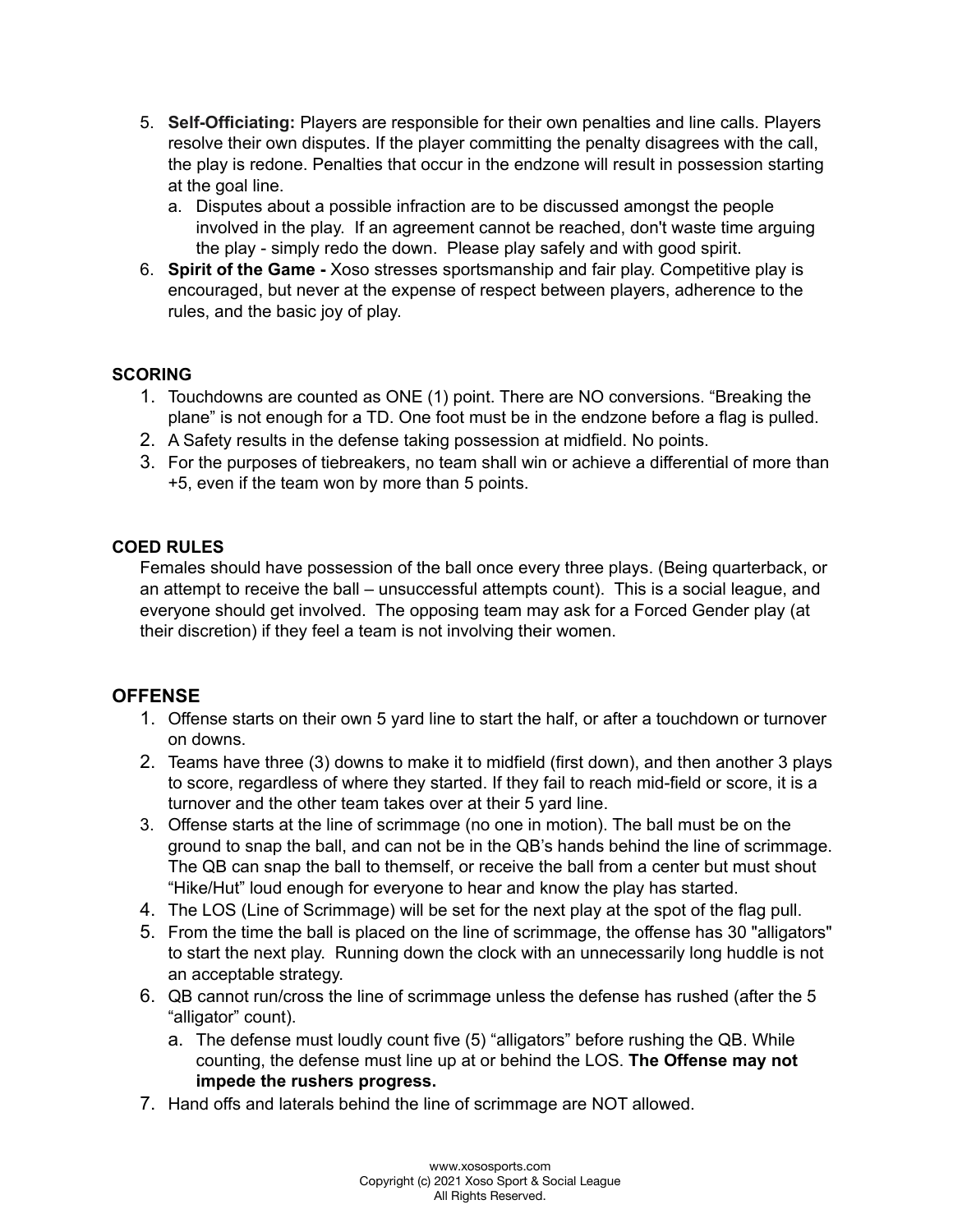- 8. There is **NO** blocking allowed anywhere on the field. Once a pass is complete (One foot in bounds) or intercepted, all other players on that team must stop and stay out of the play. No laterals beyond the line of scrimmage (LOS) are allowed.
- 9. Teams may not run "pick" plays.
- 10. Ball Carriers may not protect/cover/block their flag. If the ball carrier blocks the defenders hand from grabbing their flag, the play is dead where the block occurred.
- 11. Flags should be placed on the outside hips before each play. Flags must be on top of other clothing. Shirts need to be tucked in, and shorts without pockets worn to provide clear access to the flag.
	- a. An offensive player that is missing a flag may still make a play on the ball but will be down at the point of the catch.
- 12.Fumbles are dead at the point of ground contact.
- 13.Pivot spinning is allowed. Offense cannot run over defenders who have established position.
- 14.The offensive player cannot leave their feet to advance the ball or defend a flag. (No hurdling or diving). Leaving your feet to catch a pass is Ok. If a ball carrier breaks this rule, the play is dead at the point where the player stood before the infraction.
- 15.Receivers must have one foot inbounds to complete the catch... The first point of contact after the catch must be in-bounds.
- 16.The person with the ball is "down" when at least one flag is pulled or when they step out of bounds. The ball will be spotted where the farthest foot is. One foot must be in the end zone for a TD (breaking the plane with the ball is not enough).
	- a. If a flag inadvertently falls off prior to a catch, the receiver will be down at the spot of the catch and cannot run.

## **DEFENSE**

- 1. Once the ball is placed on the line of scrimmage, the defense may start counting 30 "alligators" to prevent the offense from running the clock too long in the huddle.
- 2. The defense must loudly count five (5) "alligators" before rushing the QB. While counting, the defense must line up at or behind the LOS. **The Offense may not impede the rushers progress.**
- 3. Once the ball leaves the QB's hands, anyone can rush from anywhere on the field (don't need to count five "alligators" or wait for the receiver to cross the LOS).
- 4. The defense has the option not to rush and have that player roam or double team.
- 5. The defense must start 1 yard off the line of scrimmage.
- 6. **Defensive players must go after the players flags NOT the ball.**
- 7. Defensive players may not pull a flag until the ball carrier has the ball.
- 8. If the defense sacks the offense in the endzone, no points are scored, but the defense will receive the ball at midfield.
- 9. Interceptions may be returned. If the defense intercepts the ball in the endzone and is tackled before they leave the endzone, the defense will start their possession on the five yard line.
- 10.Tackling, holding or pushing a player out of bounds is not allowed.

# **SAFE PLAY**

1. A defender may not step in front of the ball carrier or block a running lane if it has the potential to create an unsafe play. Likewise, an offensive player should not run with their